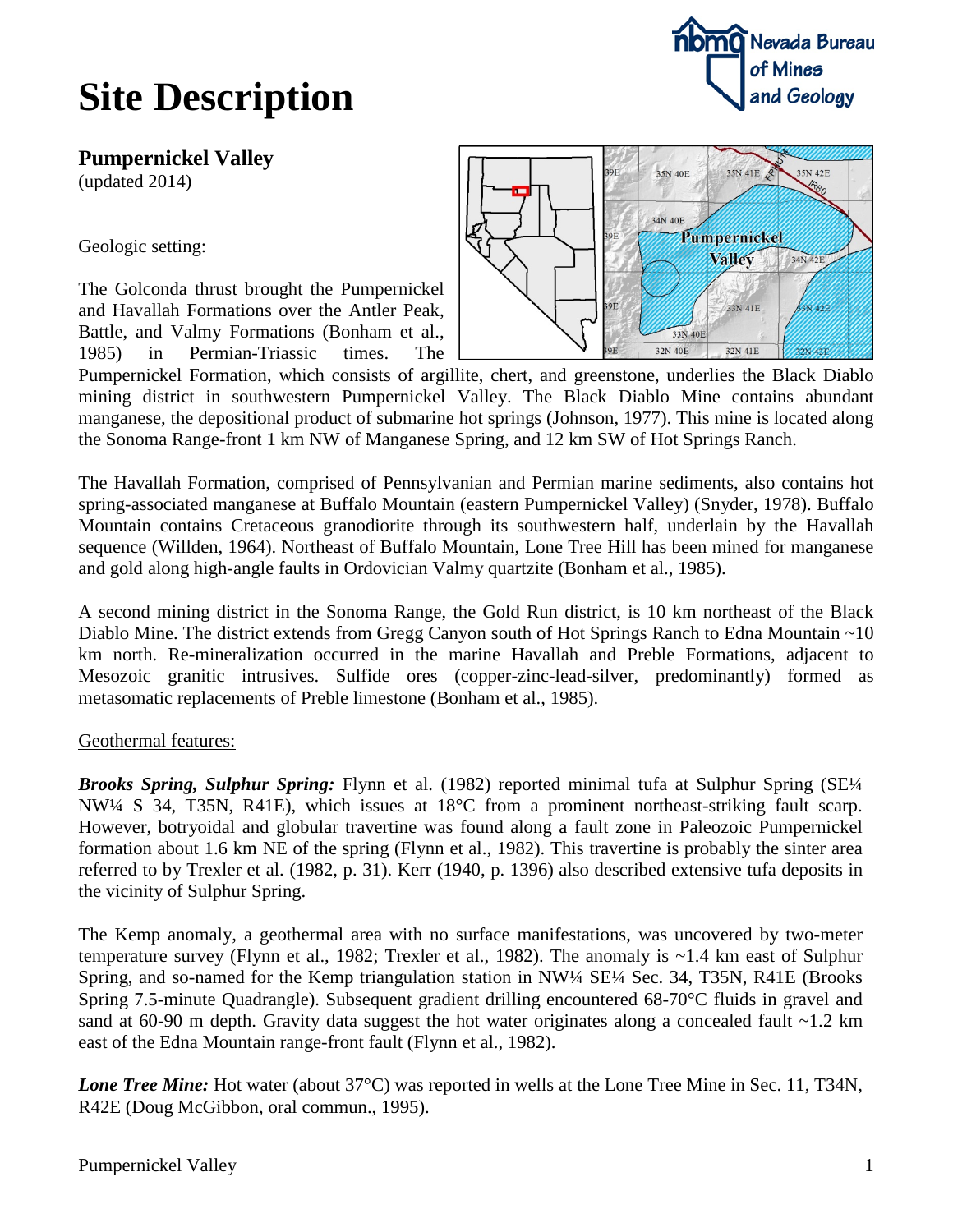## **Site Description**



*Hot Springs Ranch* [\(Map\)](http://www.nbmg.unr.edu/geothermal/detailedmaps/Hot%20Springs%20%28Tipton%29%20Ranch.pdf): Hot springs at Hot Springs Ranch (Secs. 4,5, T33N, R40E) have reported temperatures as high as 85°C (Mariner et al., 1974), and UNR-measured temperatures up to 87°C (September 2002). There are numerous springs and seeps, some discharging gas, along a N20°E fault that forms the boundary of the Sonoma Range. Spring deposits are predominantly travertine with a trace of siliceous sinter. Most springs are low flow, but the combined discharge likely exceeds 400 L/min. The "best" estimates of the thermal-aquifer temperature are 194-196°C (Mariner and others, 1974), whereas the Na-K-Ca estimate based on 2002 samples is slightly lower at 175 to 192°C. Wollenberg (1974b) reported that slightly anomalous radioactivity (up to  $22.5 \mu R/hr$ ) is present at the springs.

In 1974 Magma Power Co. drilled a geothermal well at Hot Springs Ranch to a total depth of 919.6 m. The well, also called Pumpernickel Valley Well, had a bottom-hole temperature of 135°C after 10 hours of circulation, with a gradient of 0.16 C/m over the last 91 m (Skip Matlick, personal comm.). In September 2002, UNR samplers found 95°C water leaking from the casing and depositing travertine over the well head. Magma conducted geophysical surveys and temperature-gradient drilling in late 2005 and early 2006.

*Tipton Ranch:* A warm spring issues from bedrock near SW Buffalo Mountain (SE¼ SE¼ SW¼ Sec. 22, T33N, R40E). Temperatures vary from 27°C (Trexler et al., 1982) to 28°C (Flynn et al., 1982), depending on the report.

#### Leasing information:

As of 2006, Nevada Geothermal Power Inc. (now Alternative Earth Resources Inc.) and ORMAT Technologies, Inc. entered into an agreement to construct a binary geothermal power plant at NGP's Pumpernickel Valley project area. Part of this agreement included acquiring a 933.5-acre lease from ORMAT to consolidate NGP's land holdings. NGP also acquired an additional 1,920-acre lease from the BLM. Development work included drilling up to three 820-foot gradient wells to better define the resource, and then drill a deep production test well (Bulletin Geothermal Resources Council, July/October 2006). The wells have a maximum measured temperature of 135° C, and geothermometer estimates of 150° C to 218° C. Gravity, seismic, and thermal gradient surveys have led NGP to conclude a 15-33MW estimate of the property. In 2013, NGP was reorganized and renamed Alternative Earth Resources, and Alternative Earth Resources retained the geothermal leaseholds at Pumpernickel. As of February 2014, Pumpernickel was considered an advanced state project ready for commercial development. Updated geothermometry indicate reservoir temperature estimates of 170°C to 200°C and a license from the State of Nevada was obtained permitting water cooling of a binary geothermal power plant. Alternative Earth has signed a Large Generator Interconnection Agreement with NV Energy (Alternative Energy Resources, 2014).

*Edna Mountain*: The 12mi<sup>2</sup> Edna Mountain property, northeast of NGP's Pumpernickel Valley property, is a blind target without associated hot springs. A hot well on the property has geothermometer values suggesting a 200°C resource.